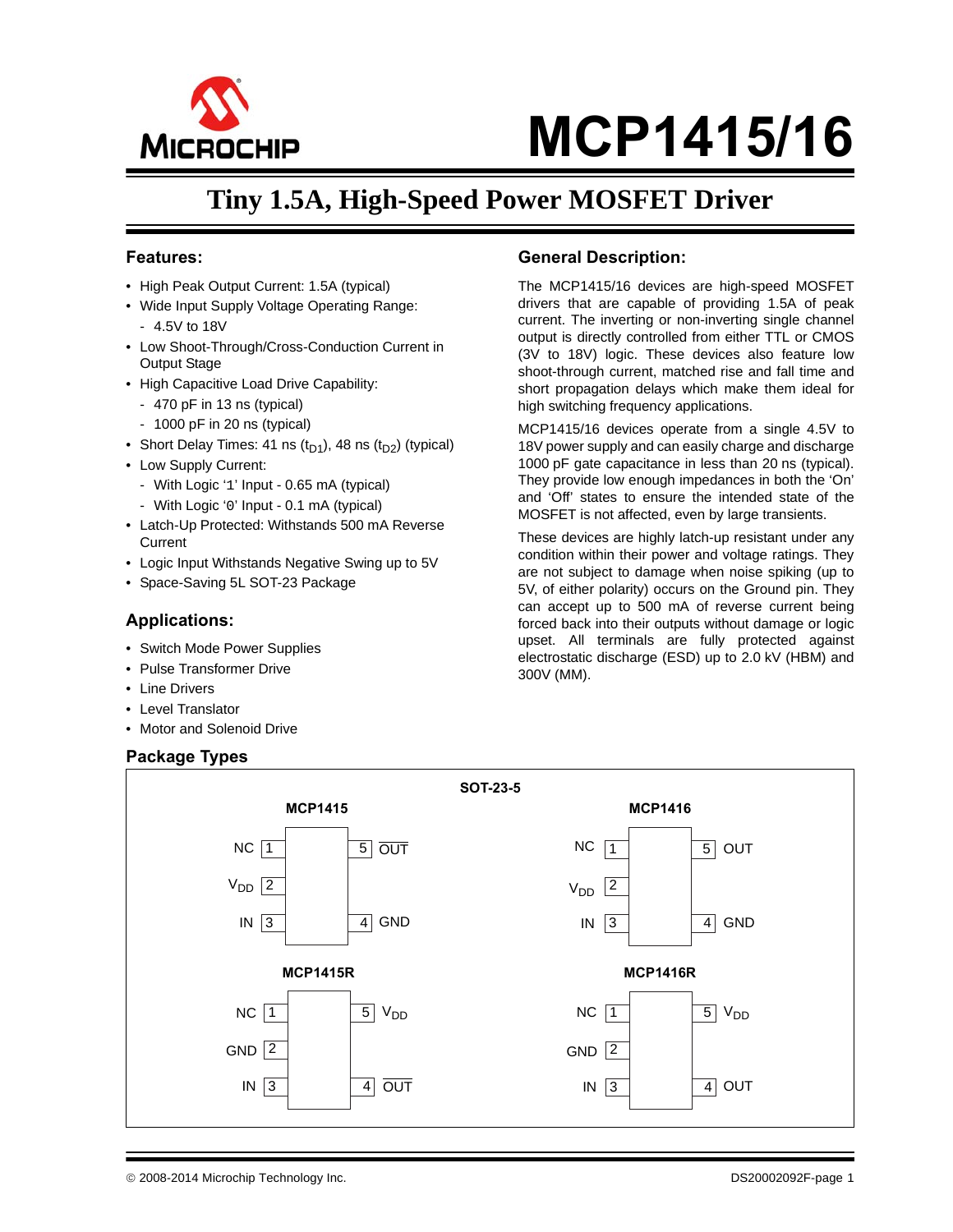#### **Functional Block Diagram**

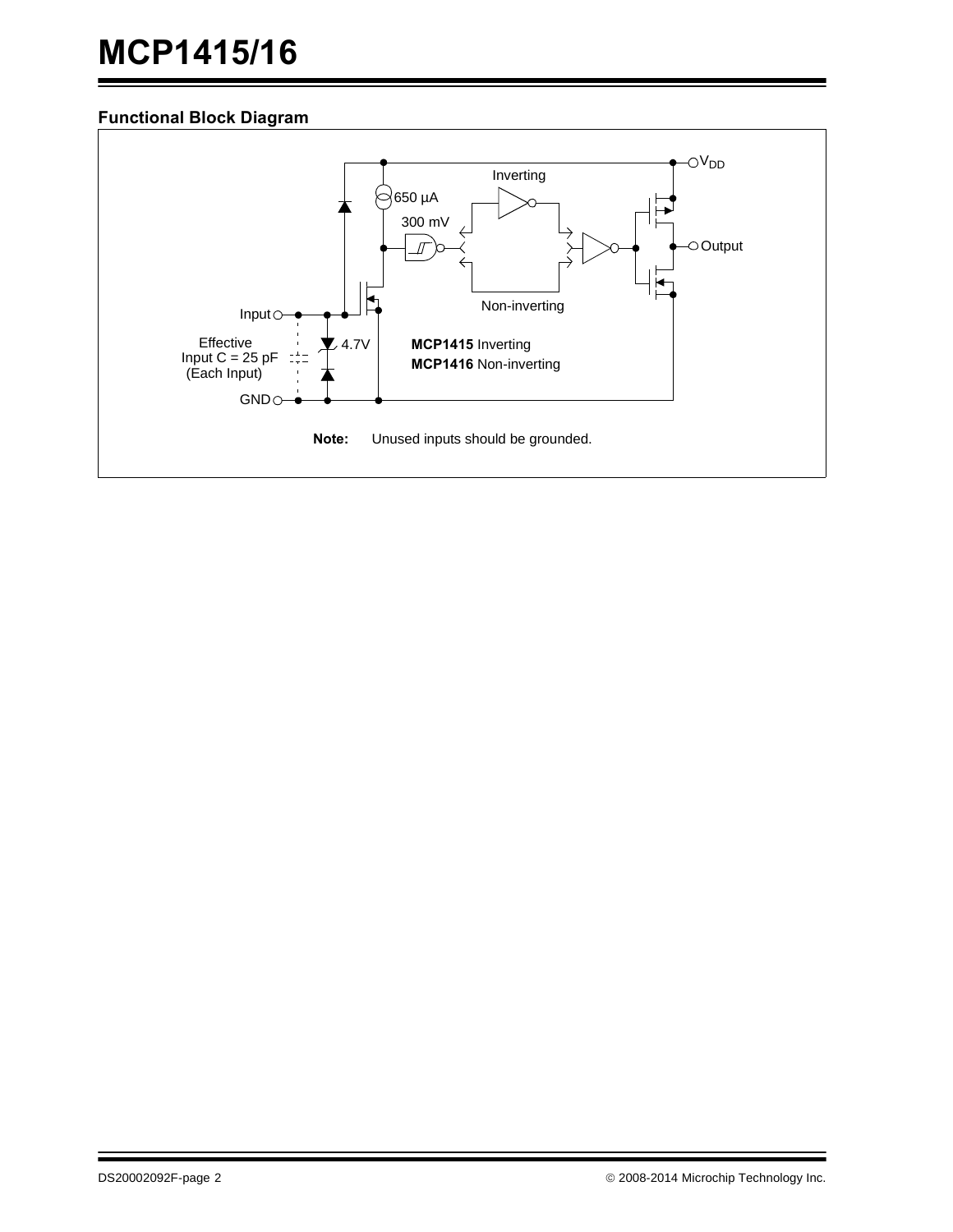#### **1.0 ELECTRICAL CHARACTERISTICS**

#### <span id="page-2-2"></span>**Absolute Maximum Ratings †**

| $V_{IN}$ , Input Voltage  ( $V_{DD}$ + 0.3V) to (GND - 5V) |  |
|------------------------------------------------------------|--|
| Package Power Dissipation ( $T_A = 50^{\circ}$ C)          |  |
|                                                            |  |
|                                                            |  |
|                                                            |  |

**† Notice:** Stresses above those listed under "Maximum Ratings" may cause permanent damage to the device. This is a stress rating only and functional operation of the device at those or any other conditions above those indicated in the operational sections of this specification is not intended. Exposure to maximum rating conditions for extended periods may affect device reliability.

#### <span id="page-2-3"></span>**DC CHARACTERISTICS**

| <b>Electrical Specifications:</b> Unless otherwise noted, $T_A = +25^{\circ}C$ , with $4.5V \le V_{DD} \le 18V$ |                       |                  |                          |                          |              |                                                     |  |
|-----------------------------------------------------------------------------------------------------------------|-----------------------|------------------|--------------------------|--------------------------|--------------|-----------------------------------------------------|--|
| <b>Parameters</b>                                                                                               | Sym.                  | Min.             | Typ.                     | Max.                     | <b>Units</b> | <b>Conditions</b>                                   |  |
| Input                                                                                                           |                       |                  |                          |                          |              |                                                     |  |
| Logic '1' High Input Voltage                                                                                    | $V_{\text{IH}}$       | 2.4              | 1.9                      |                          | V            |                                                     |  |
| Logic '0' Low Input Voltage                                                                                     | $V_{IL}$              |                  | 1.6                      | 0.8                      | $\vee$       |                                                     |  |
| Input Current                                                                                                   | l <sub>IN</sub>       | $-1$             | $\overline{\phantom{0}}$ | $+1$                     | μA           | $0V \leq V_{IN} \leq V_{DD}$                        |  |
| Input Voltage                                                                                                   | $V_{IN}$              | -5               | $\overline{\phantom{0}}$ | $V_{DD} + 0.3$           | $\vee$       |                                                     |  |
| Output                                                                                                          |                       |                  |                          |                          |              |                                                     |  |
| <b>High Output Voltage</b>                                                                                      | $V_{OH}$              | $V_{DD}$ - 0.025 | $\overline{\phantom{0}}$ | $\overline{\phantom{0}}$ | V            | DC Test                                             |  |
| Low Output Voltage                                                                                              | $V_{OL}$              |                  |                          | 0.025                    | V            | DC Test                                             |  |
| Output Resistance, High                                                                                         | $R_{OH}$              |                  | 6                        | 7.5                      | Ω            | $I_{OUT}$ = 10 mA, $V_{DD}$ = 18V<br>(Note 2)       |  |
| Output Resistance, Low                                                                                          | $R_{OL}$              | —                | 4                        | 5.5                      | $\Omega$     | $I_{OUT}$ = 10 mA, $V_{DD}$ = 18V<br>(Note 2)       |  |
| Peak Output Current                                                                                             | $I_{PK}$              |                  | 1.5                      |                          | A            | $V_{DD} = 18V$ (Note 2)                             |  |
| Latch-Up Protection Withstand<br><b>Reverse Current</b>                                                         | $I_{\text{REV}}$      | 0.5              |                          |                          | A            | Duty cycle $\leq 2\%$ , t $\leq 300$ µs<br>(Note 2) |  |
| <b>Switching Time (Note 1)</b>                                                                                  |                       |                  |                          |                          |              |                                                     |  |
| <b>Rise Time</b>                                                                                                | $t_{\mathsf{R}}$      |                  | 20                       | 25                       | ns           | Figure 4-1, Figure 4-2<br>$C_L$ = 1000 pF (Note 2)  |  |
| Fall Time                                                                                                       | $t_{F}$               |                  | 20                       | 25                       | ns           | Figure 4-1, Figure 4-2<br>$C_1 = 1000$ pF (Note 2)  |  |
| Delay Time                                                                                                      | $t_{D1}$              |                  | 41                       | 50                       | ns           | Figure 4-1, Figure 4-2 (Note 2)                     |  |
| Delay Time                                                                                                      | $t_{D2}$              |                  | 48                       | 55                       | ns           | Figure 4-1, Figure 4-2 (Note 2)                     |  |
| <b>Power Supply</b>                                                                                             |                       |                  |                          |                          |              |                                                     |  |
| Supply Voltage                                                                                                  | <b>V<sub>DD</sub></b> | 4.5              |                          | 18                       | $\vee$       |                                                     |  |
|                                                                                                                 | ls                    |                  | 0.65                     | 1.1                      | mA           | $V_{IN} = 3V$                                       |  |
| <b>Power Supply Current</b>                                                                                     | $I_{\rm S}$           | —                | 0.1                      | 0.15                     | mA           | $V_{IN} = 0V$                                       |  |

<span id="page-2-1"></span><span id="page-2-0"></span>**Note 1:** Switching times ensured by design.

**2:** Tested during characterization, not production tested.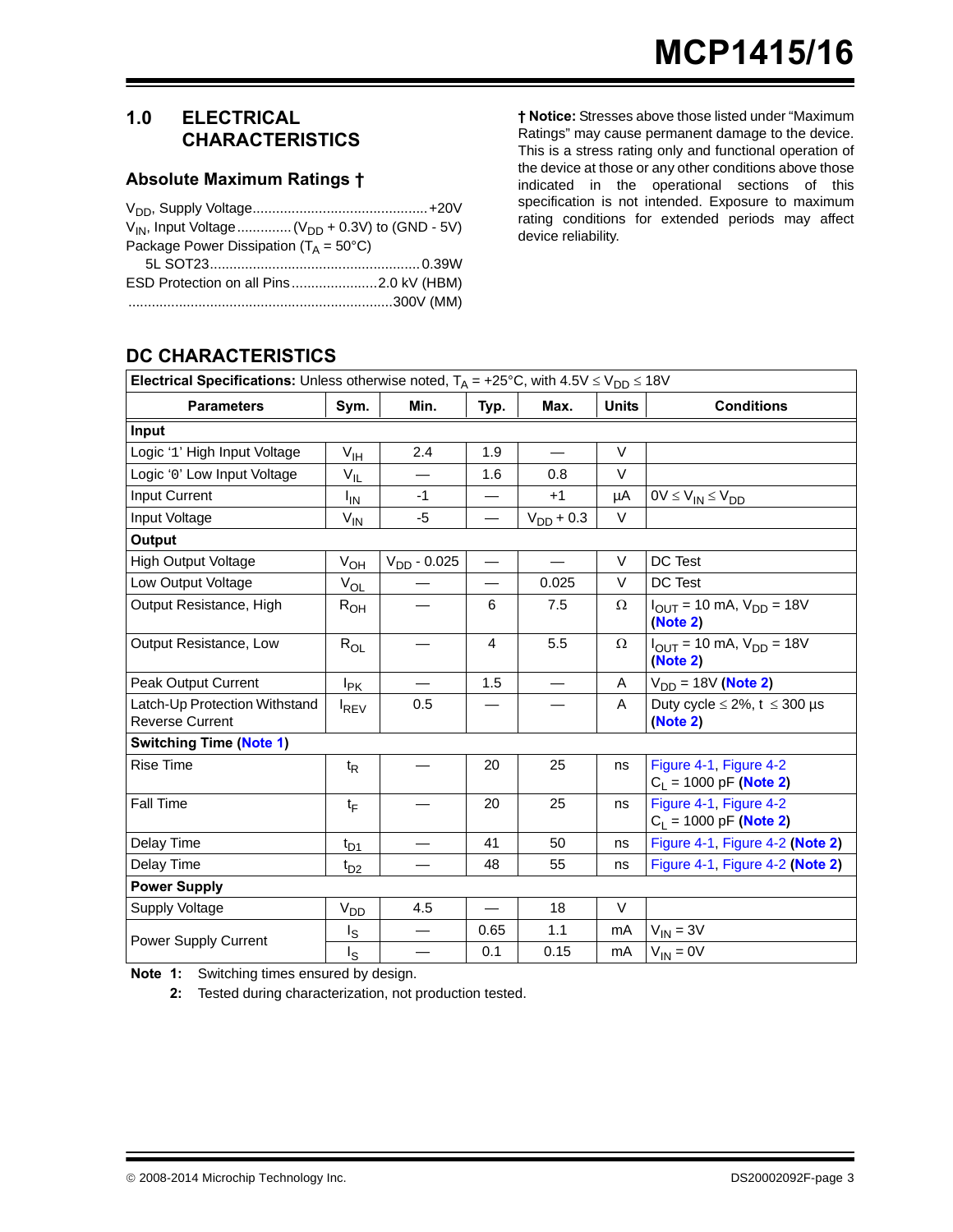#### **DC CHARACTERISTICS (OVER OPERATING TEMPERATURE RANGE)**

| Electrical Specifications: Unless otherwise indicated, over the operating range with $4.5V \leq V_{DD} \leq 18V$ . |                  |                          |                          |                |              |                                                    |  |
|--------------------------------------------------------------------------------------------------------------------|------------------|--------------------------|--------------------------|----------------|--------------|----------------------------------------------------|--|
| <b>Parameters</b>                                                                                                  | Sym.             | Min.                     | Typ.                     | Max.           | <b>Units</b> | <b>Conditions</b>                                  |  |
| Input                                                                                                              |                  |                          |                          |                |              |                                                    |  |
| Logic '1', High Input Voltage                                                                                      | $V_{\text{IH}}$  | 2.4                      | $\qquad \qquad$          |                | V            |                                                    |  |
| Logic '0', Low Input Voltage                                                                                       | $V_{IL}$         |                          |                          | 0.8            | V            |                                                    |  |
| <b>Input Current</b>                                                                                               | $I_{IN}$         | $-10$                    |                          | $+10$          | μA           | $0V \leq V_{IN} \leq V_{DD}$                       |  |
| Input Voltage                                                                                                      | $V_{IN}$         | $-5$                     |                          | $V_{DD}$ + 0.3 | V            |                                                    |  |
| Output                                                                                                             |                  |                          |                          |                |              |                                                    |  |
| <b>High Output Voltage</b>                                                                                         | $V_{OH}$         | $V_{DD}$ - 0.025         |                          |                | $\vee$       | DC Test                                            |  |
| Low Output Voltage                                                                                                 | $V_{OL}$         |                          |                          | 0.025          | V            | DC Test                                            |  |
| Output Resistance, High                                                                                            | $R_{OH}$         |                          | 8.5                      | 9.5            | Ω            | $I_{OUT} = 10$ mA, $V_{DD} = 18V$<br>(Note 2)      |  |
| Output Resistance, Low                                                                                             | $R_{OL}$         |                          | 6                        | $\overline{7}$ | Ω            | $I_{OUT}$ = 10 mA, $V_{DD}$ = 18V<br>(Note 2)      |  |
| <b>Switching Time (Note 1)</b>                                                                                     |                  |                          |                          |                |              |                                                    |  |
| <b>Rise Time</b>                                                                                                   | $t_{\mathsf{R}}$ |                          | 30                       | 40             | ns           | Figure 4-1, Figure 4-2<br>$C_L$ = 1000 pF (Note 2) |  |
| Fall Time                                                                                                          | tF               |                          | 30                       | 40             | ns           | Figure 4-1, Figure 4-2<br>$C_L$ = 1000 pF (Note 2) |  |
| Delay Time                                                                                                         | $t_{D1}$         |                          | 45                       | 55             | ns           | Figure 4-1, Figure 4-2 (Note 2)                    |  |
| Delay Time<br>$t_{D2}$                                                                                             |                  |                          | 50                       | 60             |              | Figure 4-1, Figure 4-2 (Note 2)                    |  |
| <b>Power Supply</b>                                                                                                |                  |                          |                          |                |              |                                                    |  |
| Supply Voltage                                                                                                     | $V_{DD}$         | 4.5                      | $\overline{\phantom{m}}$ | 18             | V            |                                                    |  |
| <b>Power Supply Current</b>                                                                                        | Is               | $\overline{\phantom{0}}$ | 0.75                     | 1.5            | mA           | $V_{IN} = 3.0V$                                    |  |
|                                                                                                                    | ls               | $\overline{\phantom{0}}$ | 0.15                     | 0.25           | mA           | $V_{IN} = 0V$                                      |  |

<span id="page-3-1"></span><span id="page-3-0"></span>**Note 1:** Switching times ensured by design.

**2:** Tested during characterization, not production tested.

### **TEMPERATURE CHARACTERISTICS**

| <b>Electrical Specifications:</b> Unless otherwise noted, all parameters apply with $4.5\sqrt{\phantom{0}} \leq \sqrt{\phantom{0}}_{DD} \leq 18\sqrt{\phantom{0}}$ |                |      |       |        |              |                 |
|--------------------------------------------------------------------------------------------------------------------------------------------------------------------|----------------|------|-------|--------|--------------|-----------------|
| <b>Parameter</b>                                                                                                                                                   | Sym.           | Min. | Typ.  | Max.   | <b>Units</b> | <b>Comments</b> |
| <b>Temperature Ranges</b>                                                                                                                                          |                |      |       |        |              |                 |
| Specified Temperature Range                                                                                                                                        | Т <sub>А</sub> | -40  |       | $+125$ | °C           |                 |
| Maximum Junction Temperature                                                                                                                                       |                |      |       | $+150$ | °C           |                 |
| Storage Temperature Range                                                                                                                                          | T <sub>A</sub> | -65  |       | $+150$ | °C           |                 |
| <b>Package Thermal Resistances</b>                                                                                                                                 |                |      |       |        |              |                 |
| Thermal Resistance, 5LD SOT23                                                                                                                                      | $\theta_{JA}$  |      | 220.7 |        | °C/W         |                 |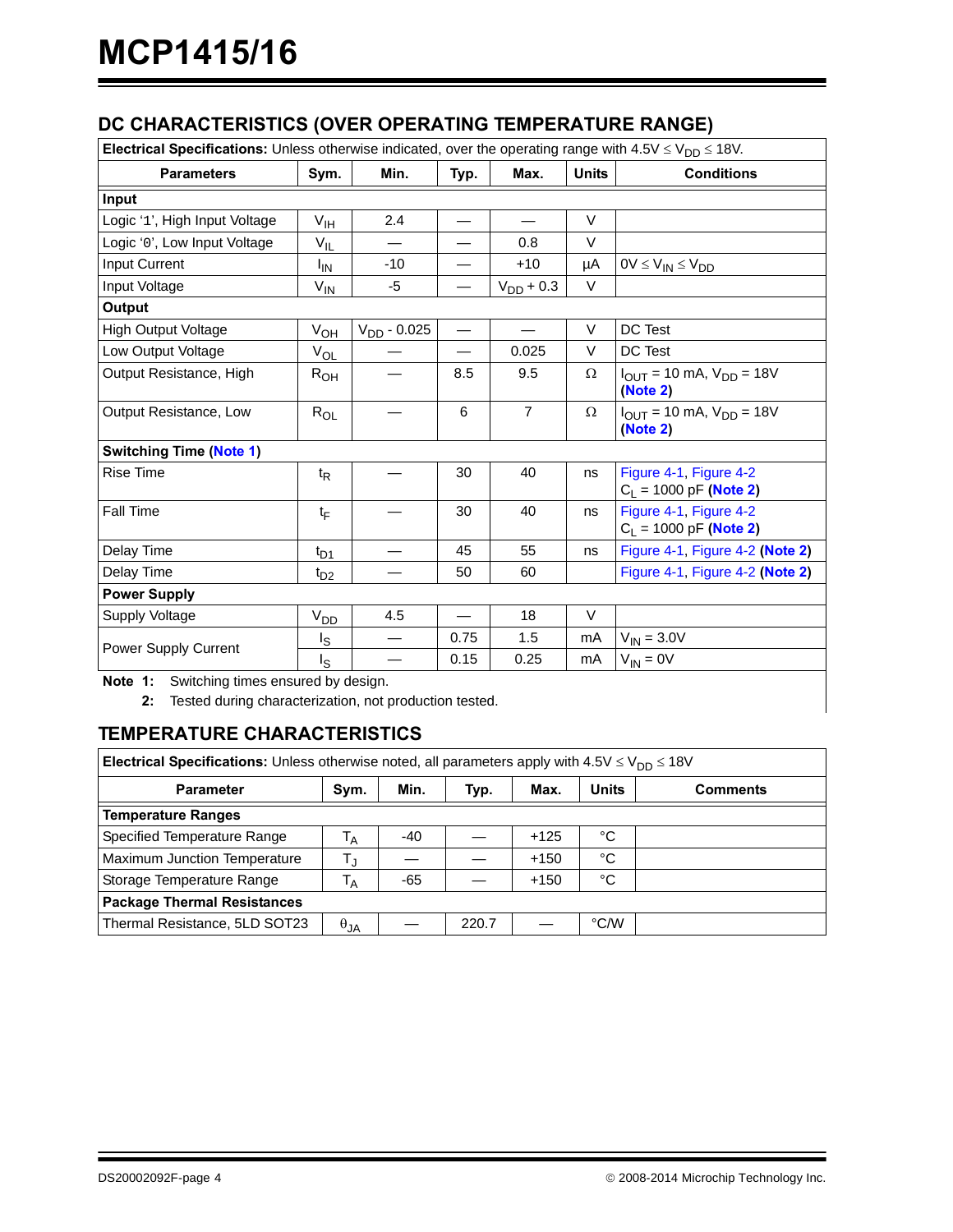#### **2.0 TYPICAL PERFORMANCE CURVES**

**Note:** Unless otherwise indicated,  $T_A = +25^{\circ}C$  with  $4.5V \leq V_{DD} \leq 18V$ .

**Note:** The graphs and tables provided following this note are a statistical summary based on a limited number of samples and are provided for informational purposes only. The performance characteristics listed herein are not tested or guaranteed. In some graphs or tables, the data presented may be outside the specified operating range (e.g., outside specified power supply range) and therefore outside the warranted range.



*FIGURE 2-1: Rise Time vs. Supply Voltage.*



*FIGURE 2-2: Rise Time vs. Capacitive Load.*



*FIGURE 2-3: Rise and Fall Times vs. Temperature.*



*Voltage.*

*FIGURE 2-4: Fall Time vs. Supply* 



*FIGURE 2-5: Fall Time vs. Capacitive Load.*



*FIGURE 2-6: Propagation Delay Time vs. Input Amplitude.*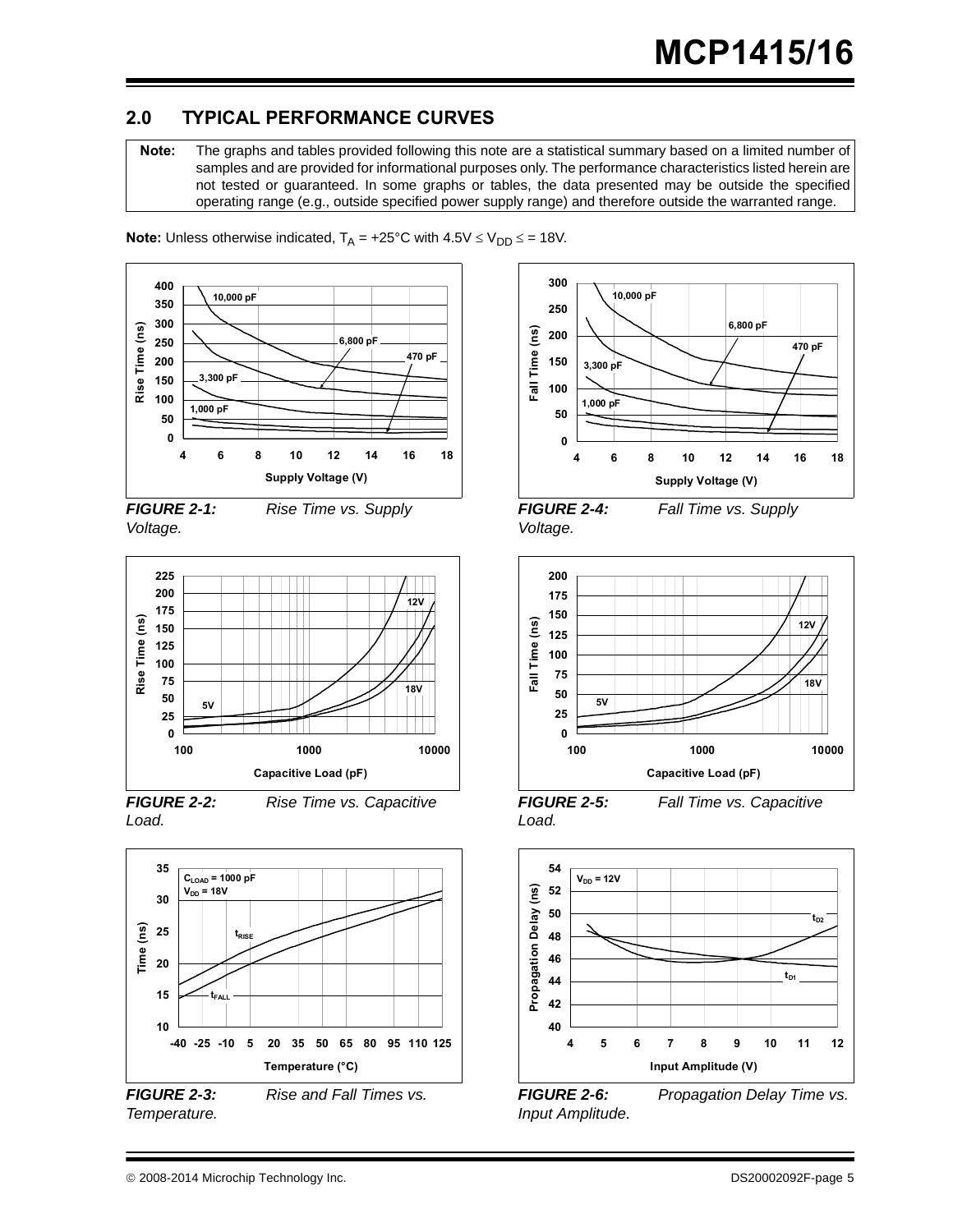**Note:** Unless otherwise indicated,  $T_A = +25^{\circ}C$  with  $4.5V \le V_{DD} \le 18V$ .



*FIGURE 2-7: Propagation Delay Time vs. Supply Voltage.*



*FIGURE 2-8: Propagation Delay Time vs. Temperature.*



*FIGURE 2-9: Quiescent Current vs. Supply Voltage.*



*FIGURE 2-10: Quiescent Current vs. Temperature.*



*FIGURE 2-11: Input Threshold vs. Supply Voltage.*



*Temperature.*

*FIGURE 2-12: Input Threshold vs.*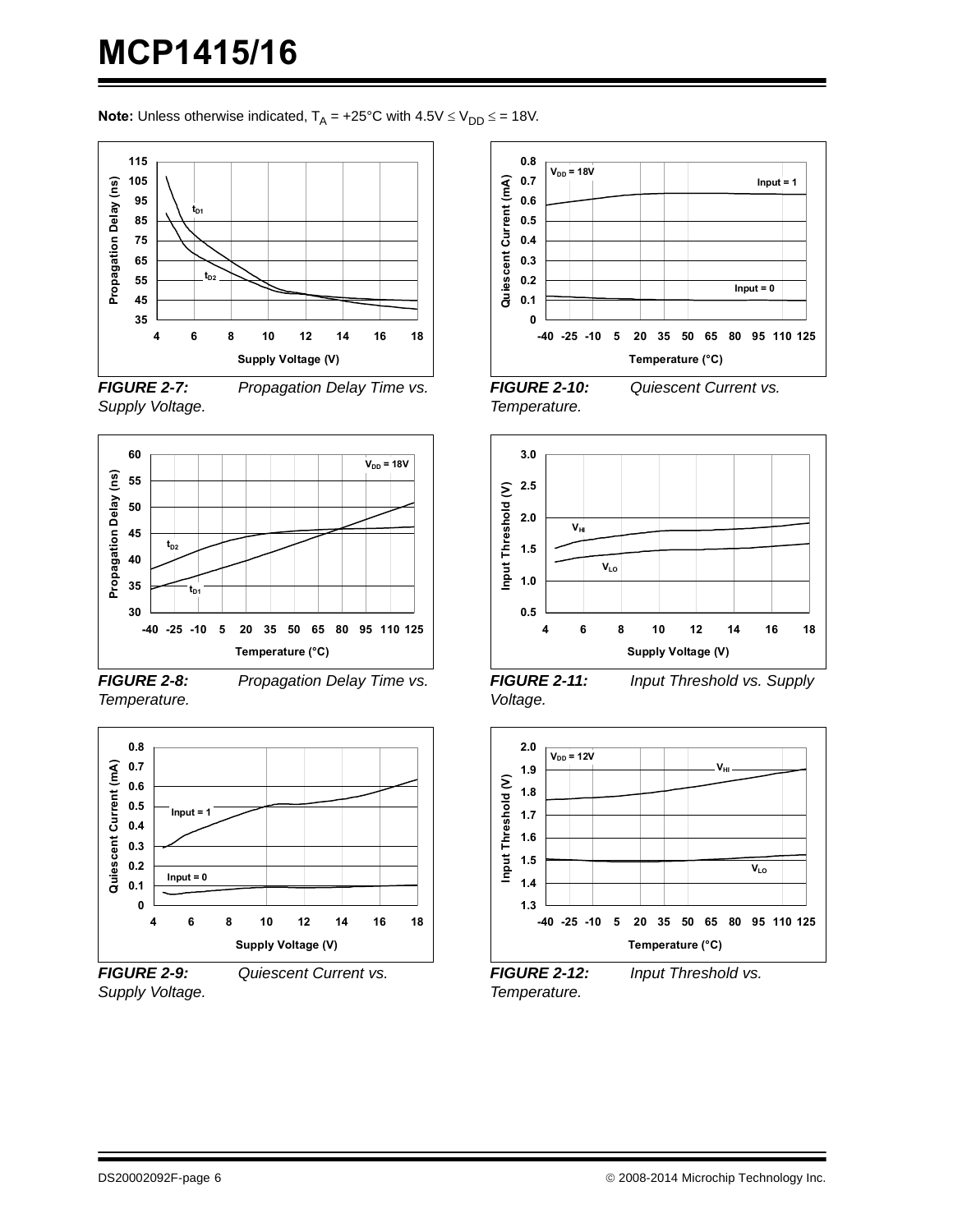**Note:** Unless otherwise indicated,  $T_A = +25^{\circ}C$  with  $4.5V \le V_{DD} \le 18V$ .







*FIGURE 2-14: Supply Current vs. Capacitive Load.*



*FIGURE 2-15: Supply Current vs. Capacitive Load.*



*Frequency.*

*FIGURE 2-16: Supply Current vs.* 







*FIGURE 2-17: Supply Current vs. Frequency.*





*Frequency.*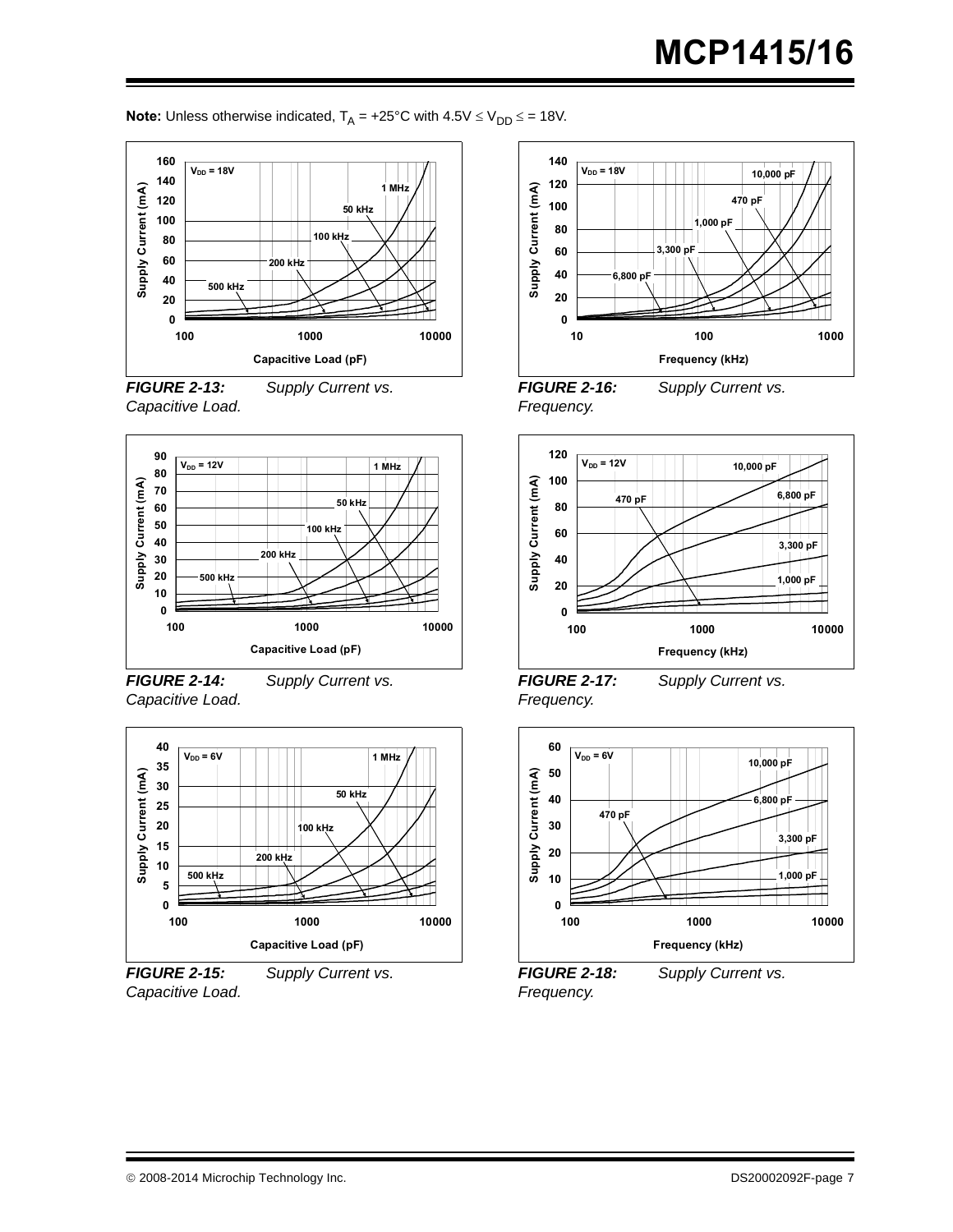**Note:** Unless otherwise indicated,  $T_A = +25^{\circ}C$  with  $4.5V \leq V_{DD} \leq 18V$ .



<span id="page-7-0"></span>*FIGURE 2-19: Output Resistance (Output High) vs. Supply Voltage.*



<span id="page-7-1"></span>*FIGURE 2-20: Output Resistance (Output Low) vs. Supply Voltage.*



*FIGURE 2-21: Crossover Energy vs. Supply Voltage.*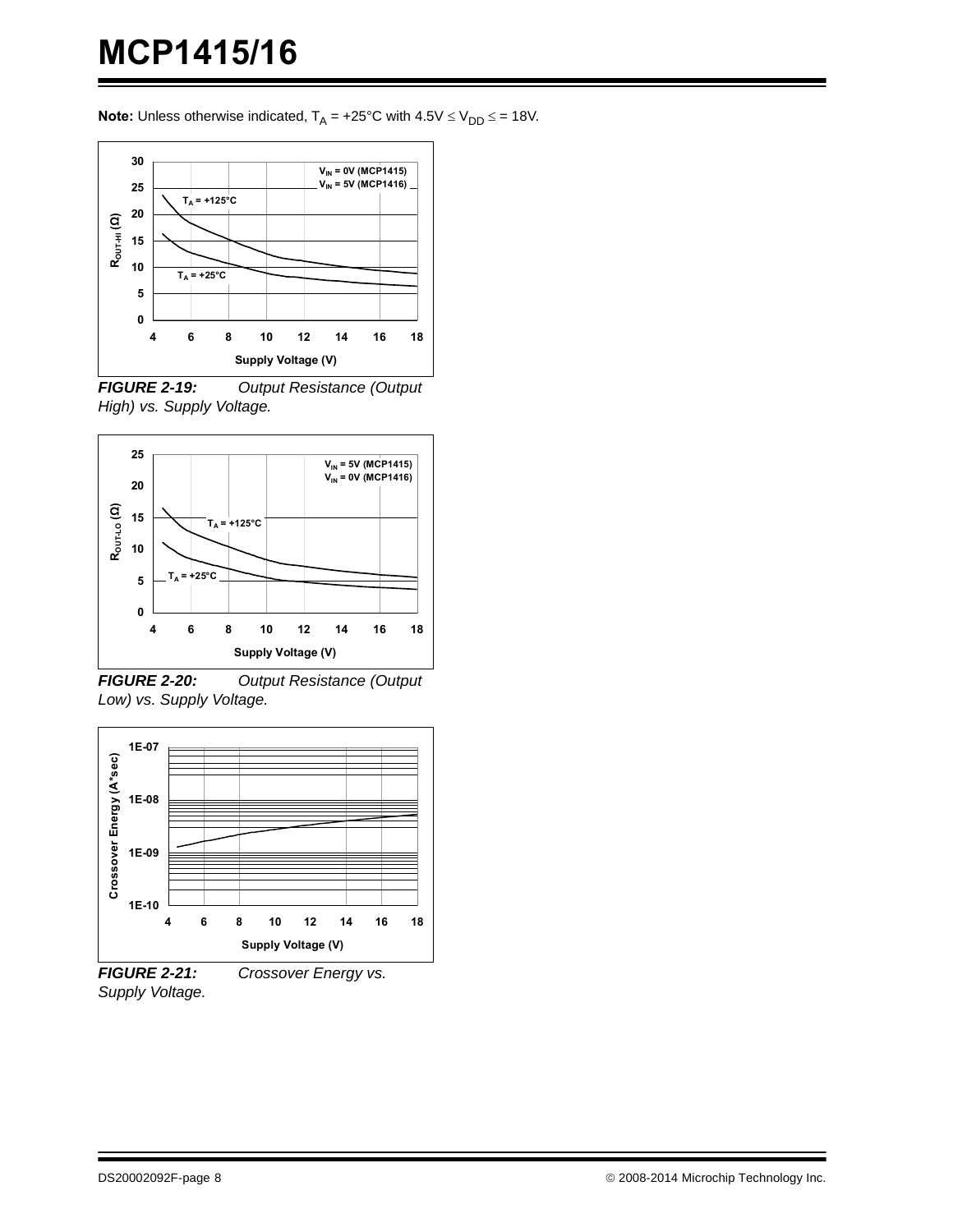#### **3.0 PIN DESCRIPTIONS**

The descriptions of the pins are listed in [Table 3-1.](#page-8-0)

<span id="page-8-0"></span>

| <b>TABLE 3-1:</b> | <b>PIN FUNCTION TABLE</b> |
|-------------------|---------------------------|
|-------------------|---------------------------|

|            | Pin No.             |                 |                    |
|------------|---------------------|-----------------|--------------------|
| MCP1415/16 | <b>MCP1415R/16R</b> | Symbol          | <b>Description</b> |
|            |                     | NC              | No Connection      |
|            | 5                   | V <sub>DD</sub> | Supply Input       |
| 3          | 3                   | IN              | Control Input      |
| 4          |                     | <b>GND</b>      | Ground             |
| 5          | 4                   | OUT/OUT         | Output             |

#### **3.1** Supply Input (V<sub>DD</sub>)

V<sub>DD</sub> is the bias supply input for the MOSFET driver and has a voltage range of 4.5V to 18V. This input must be decoupled to ground with a local capacitor. This bypass capacitor provides a localized low-impedance path for the peak currents that are provided to the load.

#### **3.2 Control Input (IN)**

The MOSFET driver input is a high-impedance, TTL/ CMOS compatible input. The input also has hysteresis between the high and low input levels, allowing them to be driven from slow rising and falling signals and to provide noise immunity.

#### **3.3 Ground (GND)**

Ground is the device return pin. The ground pin should have a low-impedance connection to the bias supply source return. When the capacitive load is being discharged, high peak currents will flow out of the ground pin.

#### **3.4 Output (OUT, OUT)**

The output is a CMOS push-pull output that is capable of sourcing and sinking 1.5A of peak current ( $V_{DD}$  = 18V). The low output impedance ensures the gate of the external MOSFET stays in the intended state even during large transients. This output also has a reverse current latch-up rating of 500 mA.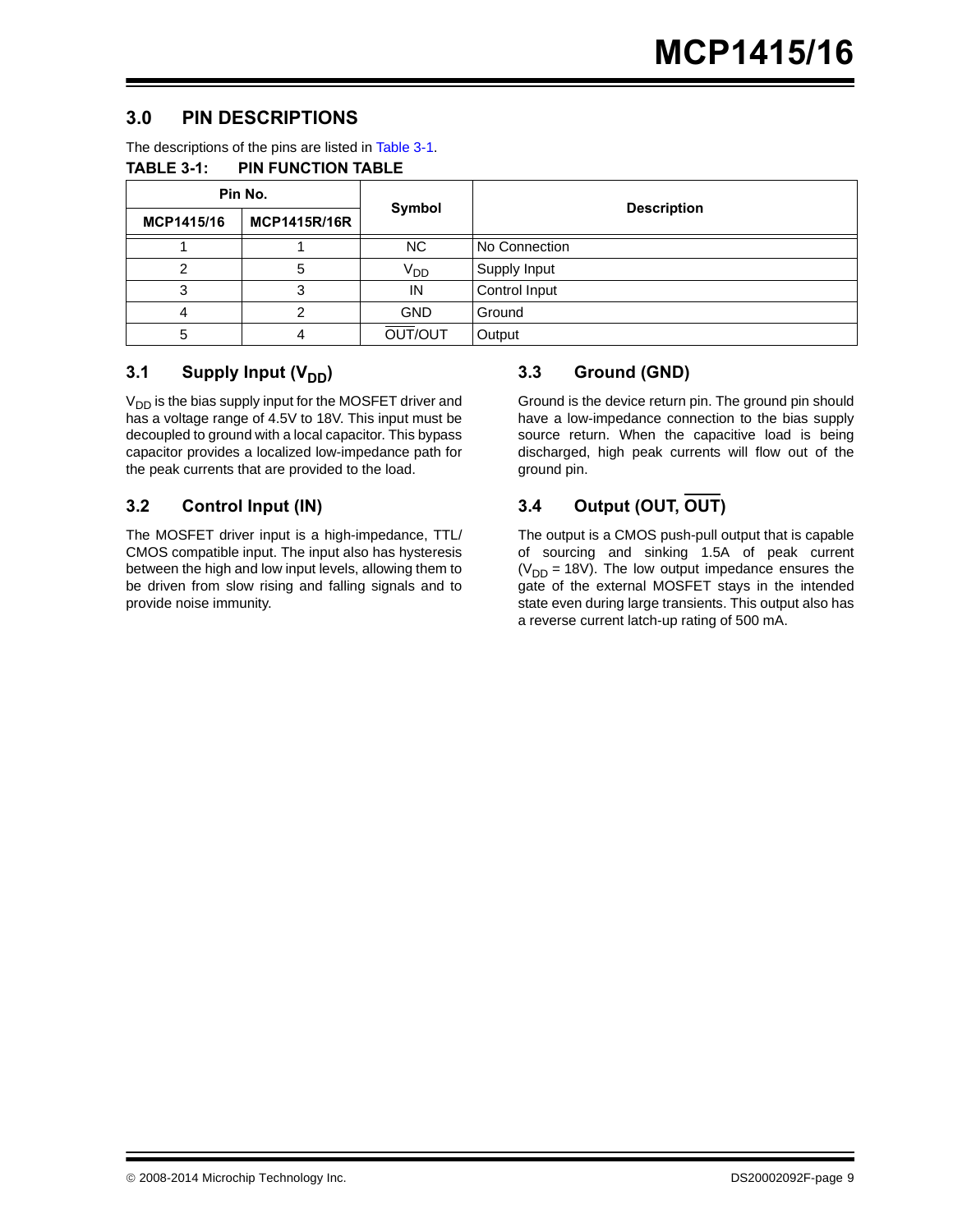#### **4.0 APPLICATION INFORMATION**

#### **4.1 General Information**

MOSFET drivers are high-speed, high-current devices which are intended to source/sink high peak currents to charge/discharge the gate capacitance of external MOSFETs or Insulated-Gate Bipolar Transistors (IGBTs). In high frequency switching power supplies, the Pulse-Width Modulation (PWM) controller may not have the drive capability to directly drive the power MOSFET. A MOSFET driver such as the MCP1415/16 family can be used to provide additional source/sink current capability.

#### **4.2 MOSFET Driver Timing**

The ability of a MOSFET driver to transition from a fullyoff state to a fully-on state is characterized by the driver's rise time ( $t<sub>R</sub>$ ), fall time ( $t<sub>F</sub>$ ) and propagation delays ( $t_{D1}$  and  $t_{D2}$ ). The MCP1415/16 family of drivers can typically charge and discharge a 1000 pF load capacitance in 20 ns along with a typical turn-on propagation delay  $(t_{D1})$  of 41 ns. [Figure 4-1](#page-9-0) and [Figure 4-2](#page-9-1) show the test circuit and timing waveform used to verify the MCP1415/16 timing.



<span id="page-9-0"></span>*FIGURE 4-1: Inverting Driver Timing Waveform.*

![](_page_9_Figure_8.jpeg)

<span id="page-9-1"></span>*FIGURE 4-2: Non-Inverting Driver Timing Waveform.*

#### **4.3 Decoupling Capacitors**

Careful layout and decoupling capacitors are required when using power MOSFET drivers. Large current is required to charge and discharge capacitive loads quickly. For example, approximately 720 mA are needed to charge a 1000 pF load with 18V in 25 ns.

To operate the MOSFET driver over a wide frequency range with low supply impedance, it is recommended to place a ceramic and a low ESR film capacitor in parallel between the driver  $V_{DD}$  and GND. A 1.0  $\mu$ F low ESR film capacitor and a 0.1 µF ceramic capacitor placed between pins 2 and 4 are required for reliable operation. These capacitors should be placed close to the driver to minimize circuit board parasitics and provide a local source for the required current.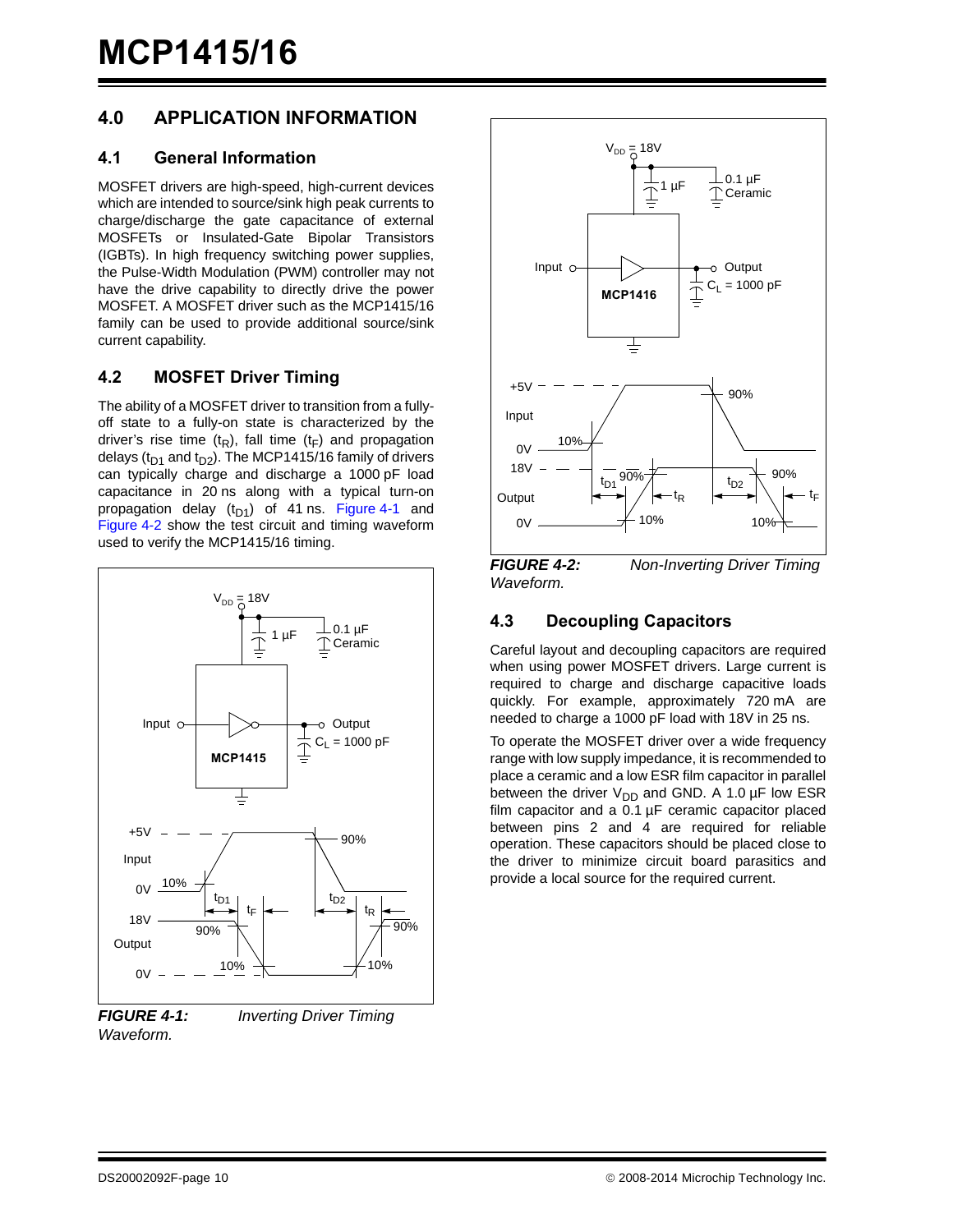#### **4.4 Power Dissipation**

The total internal power dissipation in a MOSFET driver is the summation of three separate power dissipation elements.

#### **EQUATION 4-1:**

| Where:          |   | $P_T = P_L + P_O + P_{CC}$  |
|-----------------|---|-----------------------------|
|                 |   |                             |
| Pт              |   | Total power dissipation     |
| $P_{\perp}$     |   | Load power dissipation      |
| $P_{\Omega}$    | = | Quiescent power dissipation |
| P <sub>cc</sub> |   | Operating power dissipation |
|                 |   |                             |

#### 4.4.1 CAPACITIVE LOAD DISSIPATION

The power dissipation caused by a capacitive load is a direct function of the frequency, total capacitive load and supply voltage. The power lost in the MOSFET driver for a complete charging and discharging cycle of a MOSFET is shown in [Equation 4-2](#page-10-0).

#### <span id="page-10-0"></span>**EQUATION 4-2:**

| Where:         | $P_L = f \times C_T \times V_{DD}$ |
|----------------|------------------------------------|
|                | Switching frequency                |
| $C_{\text{T}}$ | Total load capacitance             |
| Vnn            | MOSFET driver supply voltage       |

#### 4.4.2 QUIESCENT POWER DISSIPATION

The power dissipation associated with the quiescent current draw depends on the state of the input pin. The MCP1415/16 devices have a quiescent current draw of 0.65 mA (typical) when the input is high and of 0.1 mA (typical) when the input is low. The quiescent power dissipation is shown in [Equation 4-3.](#page-10-1)

#### <span id="page-10-1"></span>**EQUATION 4-3:**

| Where:          | $P_{Q} = (I_{QH} \times D + I_{QL} \times (1 - D)) \times V_{DD}$ |
|-----------------|-------------------------------------------------------------------|
| ١он             | Quiescent current in the High<br>state                            |
| D               | Duty cycle                                                        |
| וסי             | Quiescent current in the Low<br>state                             |
| V <sub>DD</sub> | MOSFET driver supply voltage                                      |

#### 4.4.3 OPERATING POWER DISSIPATION

The operating power dissipation occurs each time the MOSFET driver output transitions because, for a very short period of time, both MOSFETs in the output stage are on simultaneously. This cross-conduction current leads to a power dissipation described in [Equation 4-4](#page-10-2).

#### <span id="page-10-2"></span>**EQUATION 4-4:**

|        | $P_{CC} = CC \times f \times V_{DD}$   |
|--------|----------------------------------------|
| Where: |                                        |
| CC.    | Cross-Conduction constant<br>$(A*sec)$ |
|        | Switching frequency                    |
| Vnn    | MOSFET driver supply voltage           |

#### **4.5 PCB Layout Considerations**

Proper PCB layout is important in high-current, fast switching circuits to provide proper device operation and robustness of design. Improper component placement may cause errant switching, excessive voltage ringing or circuit latch-up. PCB trace loop area and inductance must be minimized. This is accomplished by placing the MOSFET driver directly at the load and placing the bypass capacitor directly at the MOSFET driver (see [Figure 4-3](#page-10-3)). Locating ground planes or ground return traces directly beneath the driver output signal reduces trace inductance. A ground plane also helps as a radiated noise shield and it provides some heat sinking for power dissipated within the device (see [Figure 4-4](#page-10-4)).

![](_page_10_Picture_19.jpeg)

*FIGURE 4-3: Recommended PCB Layout (TOP).*

<span id="page-10-3"></span>![](_page_10_Picture_21.jpeg)

<span id="page-10-4"></span>*(BOTTOM).*

*FIGURE 4-4: Recommended PCB Layout*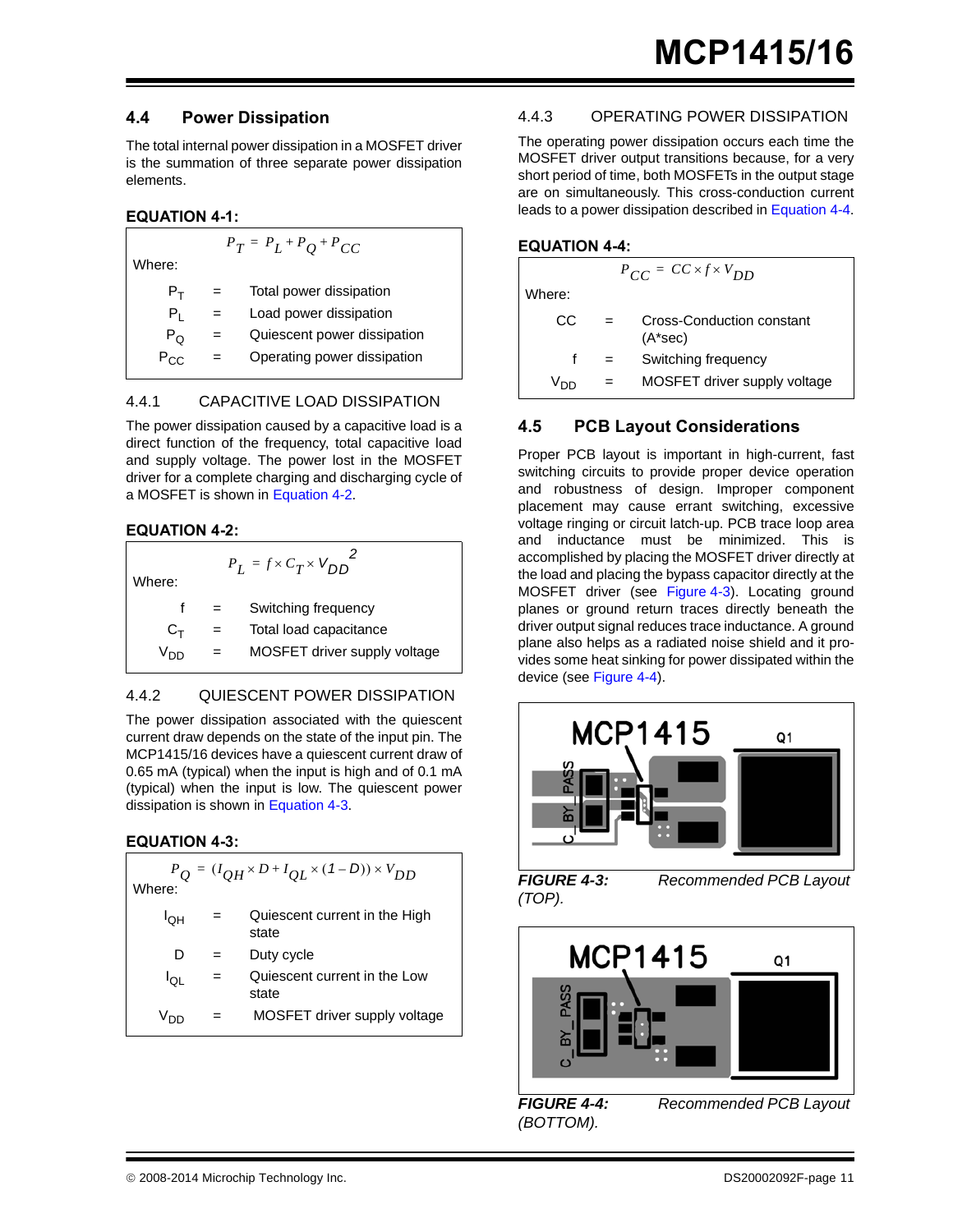### **5.0 PACKAGING INFORMATION**

#### **5.1 Package Marking Information**

#### 5-Lead SOT-23

![](_page_11_Figure_4.jpeg)

| <b>Standard Markings for SOT-23</b> |             |  |
|-------------------------------------|-------------|--|
| <b>Part Number</b>                  | Code        |  |
| <b>MCP1415T-E/OT</b>                | <b>FYNN</b> |  |
| MCP1416T-E/OT                       | <b>FZNN</b> |  |
| MCP1415RT-E/OT                      | F7NN        |  |
| MCP1416RT-E/OT                      | F8NN        |  |

![](_page_11_Figure_6.jpeg)

|       |              | Legend: XXX Customer-specific information                                                         |  |  |  |  |
|-------|--------------|---------------------------------------------------------------------------------------------------|--|--|--|--|
|       |              | Year code (last digit of calendar year)                                                           |  |  |  |  |
|       | YY           | Year code (last 2 digits of calendar year)                                                        |  |  |  |  |
|       | <b>WW</b>    | Week code (week of January 1 is week '01')                                                        |  |  |  |  |
|       | <b>NNN</b>   | Alphanumeric traceability code                                                                    |  |  |  |  |
|       |              | $\rm(e3)$<br>Pb-free JEDEC <sup>®</sup> designator for Matte Tin (Sn)                             |  |  |  |  |
|       | $\star$      | This package is Pb-free. The Pb-free JEDEC designator $(\mathrm{e}3)$                             |  |  |  |  |
|       |              | can be found on the outer packaging for this package.                                             |  |  |  |  |
|       |              |                                                                                                   |  |  |  |  |
| Note: |              | In the event the full Microchip part number cannot be marked on one line, it will be carried over |  |  |  |  |
|       | information. | to the next line, thus limiting the number of available characters for customer-specific          |  |  |  |  |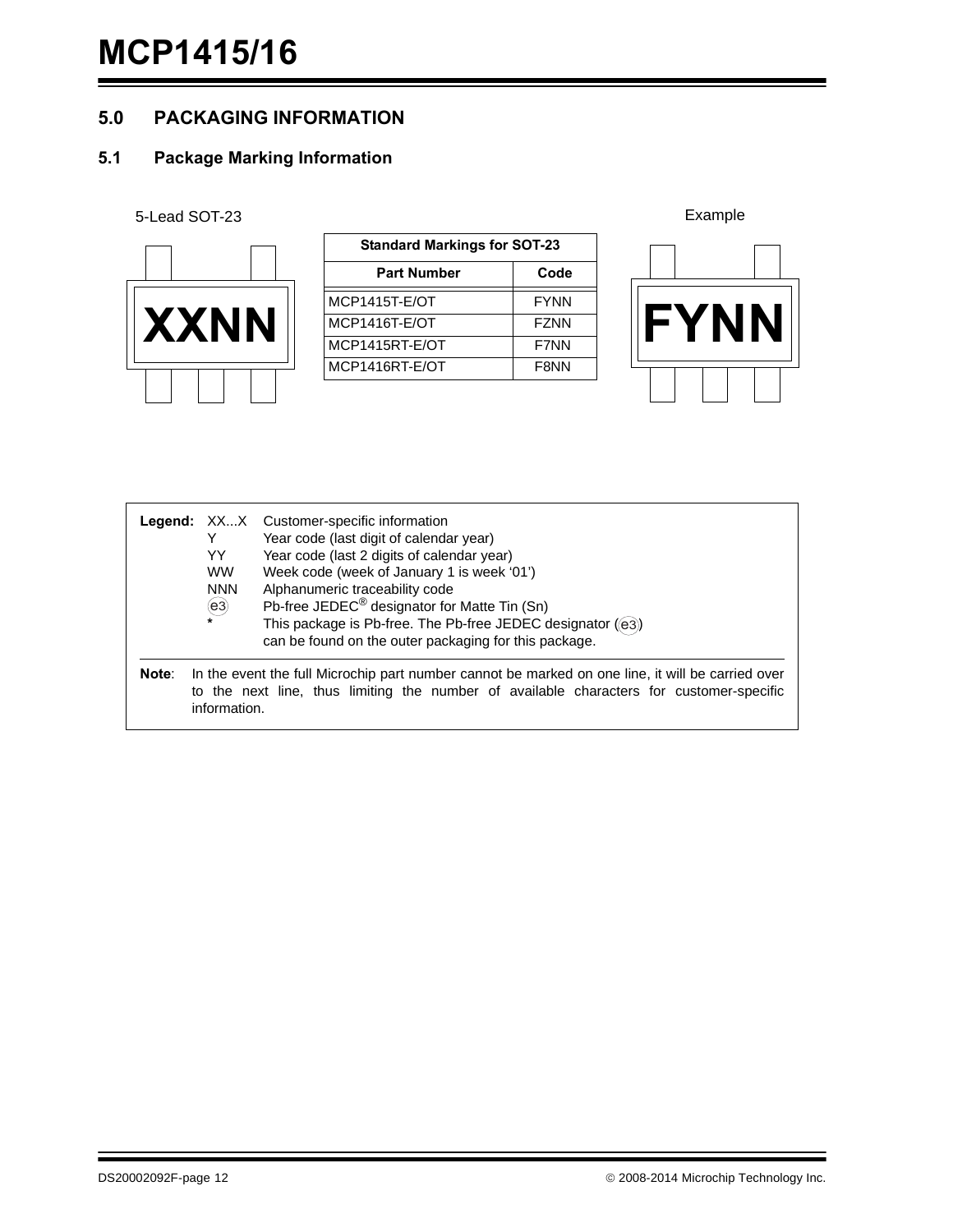φ

L

L1

#### 5-Lead Plastic Small Outline Transistor (OT) [SOT-23]

Note: For the most current package drawings, please see the Microchip Packaging Specification located at http://www.microchip.com/packaging

![](_page_12_Figure_3.jpeg)

![](_page_12_Figure_4.jpeg)

![](_page_12_Figure_5.jpeg)

|                                 | Units                   |              | <b>MILLIMETERS</b> |              |  |  |
|---------------------------------|-------------------------|--------------|--------------------|--------------|--|--|
|                                 | <b>Dimension Limits</b> | MIN          | <b>NOM</b>         | <b>MAX</b>   |  |  |
| Number of Pins                  | N                       | 5            |                    |              |  |  |
| Lead Pitch                      | e                       | 0.95 BSC     |                    |              |  |  |
| Outside Lead Pitch              | e1                      | 1.90 BSC     |                    |              |  |  |
| <b>Overall Height</b>           | A                       | 0.90         |                    | 1.45         |  |  |
| <b>Molded Package Thickness</b> | A2                      | 0.89         |                    | 1.30         |  |  |
| Standoff                        | A <sub>1</sub>          | 0.00         |                    | 0.15         |  |  |
| Overall Width                   | Е                       | 2.20         |                    | 3.20         |  |  |
| Molded Package Width            | E <sub>1</sub>          | 1.30         |                    | 1.80         |  |  |
| Overall Length                  | D                       | 2.70         |                    | 3.10         |  |  |
| Foot Length                     |                         | 0.10         |                    | 0.60         |  |  |
| Footprint                       | L1                      | 0.35         |                    | 0.80         |  |  |
| Foot Angle                      | φ                       | $0^{\circ}$  |                    | $30^{\circ}$ |  |  |
| <b>Lead Thickness</b>           | C                       | 0.08<br>0.26 |                    |              |  |  |
| <b>Lead Width</b>               | b                       | 0.20         |                    | 0.51         |  |  |

#### Notes:

1. Dimensions D and E1 do not include mold flash or protrusions. Mold flash or protrusions shall not exceed 0.127 mm per side.

2. Dimensioning and tolerancing per ASME Y14.5M.

BSC: Basic Dimension. Theoretically exact value shown without tolerances.

Microchip Technology Drawing C04-091B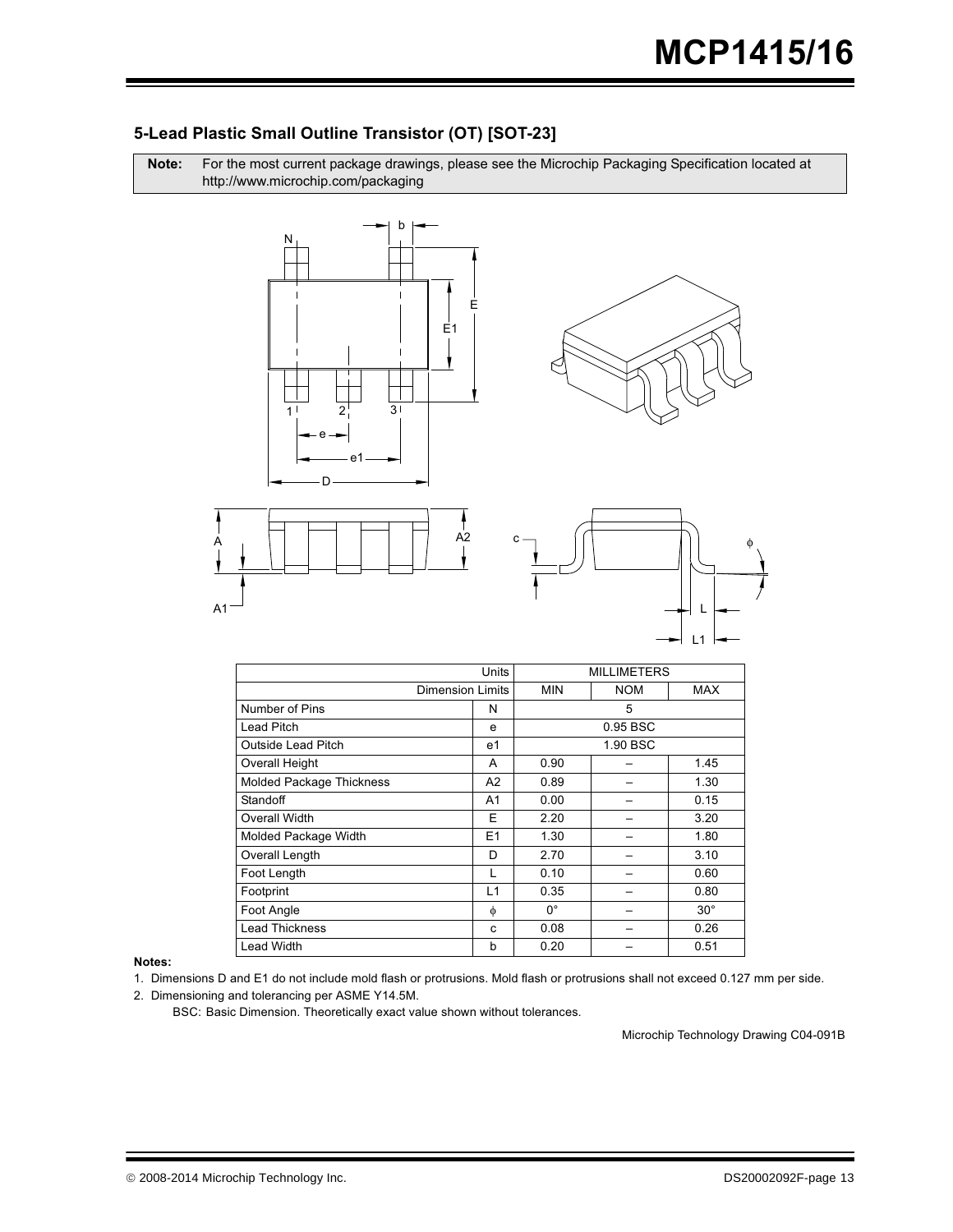#### 5-Lead Plastic Small Outline Transistor (OT) [SOT-23]

**Note:** For the most current package drawings, please see the Microchip Packaging Specification located at http://www.microchip.com/packaging

![](_page_13_Figure_3.jpeg)

|                            | <b>Units</b> | <b>MILLIMETERS</b> |            |            |
|----------------------------|--------------|--------------------|------------|------------|
| <b>Dimension Limits</b>    |              | <b>MIN</b>         | <b>NOM</b> | <b>MAX</b> |
| <b>Contact Pitch</b>       | Ε            | 095BSC             |            |            |
| <b>Contact Pad Spacing</b> | С            |                    | 2.80       |            |
| Contact Pad Width (X5)     |              |                    |            | 0.60       |
| Contact Pad Length (X5)    |              |                    |            | 1.10       |
| Distance Between Pads      | G            | 1.70               |            |            |
| Distance Between Pads      | GX           | 0.35               |            |            |
| Overall Width              |              |                    |            | 3.90       |

Notes:

1. Dimensioning and tolerancing per ASME Y14.5M

BSC: Basic Dimension. Theoretically exact value shown without tolerances.

Microchip Technology Drawing No. C04-2091A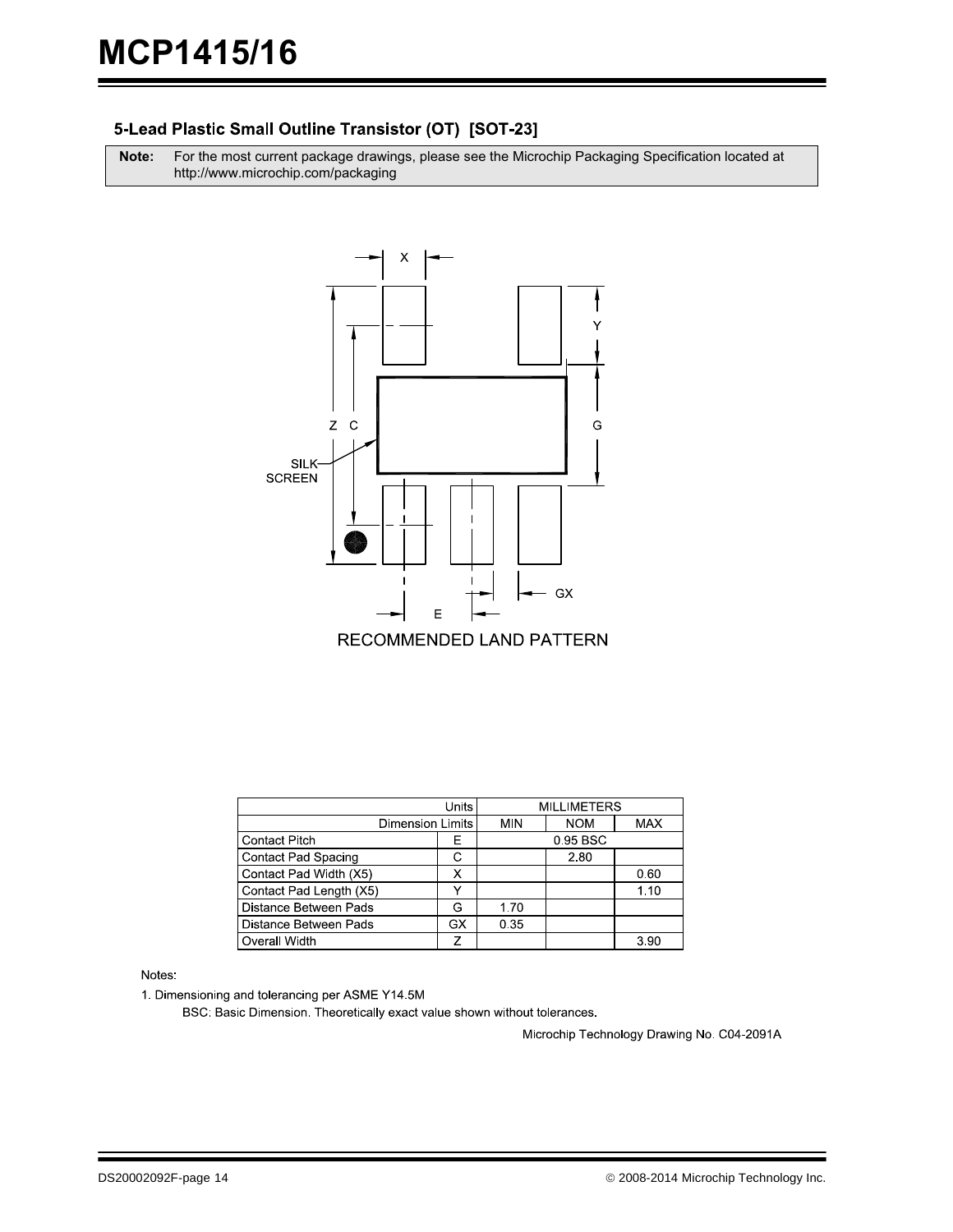#### **APPENDIX A: REVISION HISTORY**

#### **Revision F (July 2014)**

The following is the list of modifications:

- 1. Fixed a typographical error for the electrostatic discharge (ESD) value in [Absolute Maximum](#page-2-2) [Ratings †.](#page-2-2)
- 2. Minor grammatical and editorial corrections.

#### **Revision E (May 2012)**

The following is the list of modifications:

1. Updated the Electrostatic Discharge (ESD) value.

#### **Revision D (December 2010)**

The following is the list of modifications:

- 1. Updated [Figure 2-19](#page-7-0) and [Figure 2-20](#page-7-1).
- 2. Updated the package outline drawings.

#### **Revision C (December 2008)**

The following is the list of modifications:

Added the MCP1415R/16R devices throughout the document.

#### **Revision B (June 2008)**

The following is the list of modifications:

- 1. **[Section "DC Characteristics"](#page-2-3)**, Switching Time, Rise Time: changed from 13 to 20.
- 2. **[Section "DC Characteristics"](#page-2-3)**, Switching Time, Fall Time: changed from 13 to 20.
- 3. **[Section "DC Characteristics"](#page-2-3)** (Over Operating Temperature Range), Switching Time, Rise Time: changed maximum from 35 to 40.
- 4. **[Section "DC Characteristics"](#page-2-3)** (Over Operating Temperature Range), Switching Time, Rise Time: changed typical from 25 to 30.
- 5. **[Section "DC Characteristics"](#page-2-3)** (Over Operating Temperature Range), Switching Time, Fall Time: changed maximum from 35 to 40.
- 6. **[Section "DC Characteristics"](#page-2-3)** (Over Operating Temperature Range), Switching Time, Fall Time: changed typical from 25 to 30.

#### **Revision A (June 2008)**

Original release of this document.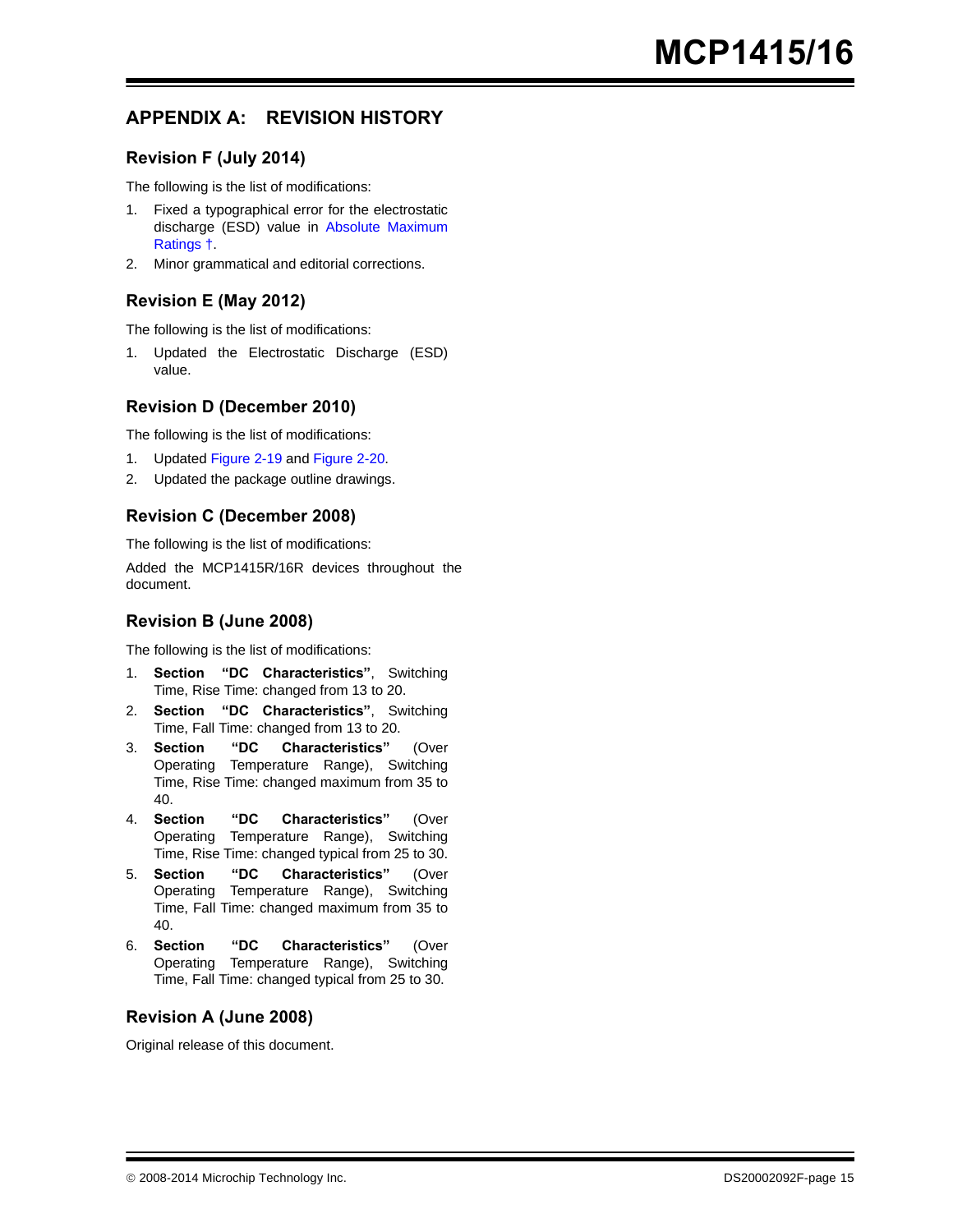#### **PRODUCT IDENTIFICATION SYSTEM**

To order or obtain information, e.g., on pricing or delivery, refer to the factory or the listed sales office.

| <b>PART NO.</b>                                                                     | <b>XX</b>                                                                                                                         |    | Examples:                           |                                                                   |
|-------------------------------------------------------------------------------------|-----------------------------------------------------------------------------------------------------------------------------------|----|-------------------------------------|-------------------------------------------------------------------|
| <b>Device</b><br>Range                                                              | Temperature<br>Package                                                                                                            | a) | MCP1415T-E/OT:                      | 1.5A Inverting,<br><b>MOSFET Driver</b><br>5LD SOT-23 Package     |
| Device:<br>(Tape and Reel)<br>(Tape and Reel)<br>(Tape and Reel)<br>(Tape and Reel) | MCP1415T: 1.5A MOSFET Driver, Inverting<br>MCP1415RT:1.5A MOSFET Driver, Inverting<br>MCP1416T: 1.5A MOSFET Driver, Non-Inverting | b) | MCP1415RT-E/OT: 1.5A Inverting,     | <b>MOSFET Driver</b><br>5LD SOT-23 Package                        |
|                                                                                     |                                                                                                                                   | a) | MCP1416T-E/OT:                      | 1.5A Non-Inverting,<br><b>MOSFET Driver</b><br>5LD SOT-23 Package |
|                                                                                     | MCP1416RT:1.5A MOSFET Driver, Non-Inverting                                                                                       | b) | MCP1416RT-E/OT: 1.5A Non-Inverting, | <b>MOSFET Driver</b><br>5LD SOT-23 Package                        |
|                                                                                     | Temperature Range: $E = -40^{\circ}C$ to +125°C                                                                                   |    |                                     |                                                                   |
| Package: *                                                                          | OT = Plastic Thin Small Outline Transistor (OT), 5-Lead                                                                           |    |                                     |                                                                   |
|                                                                                     | * All package offerings are Pb Free (Lead Free)                                                                                   |    |                                     |                                                                   |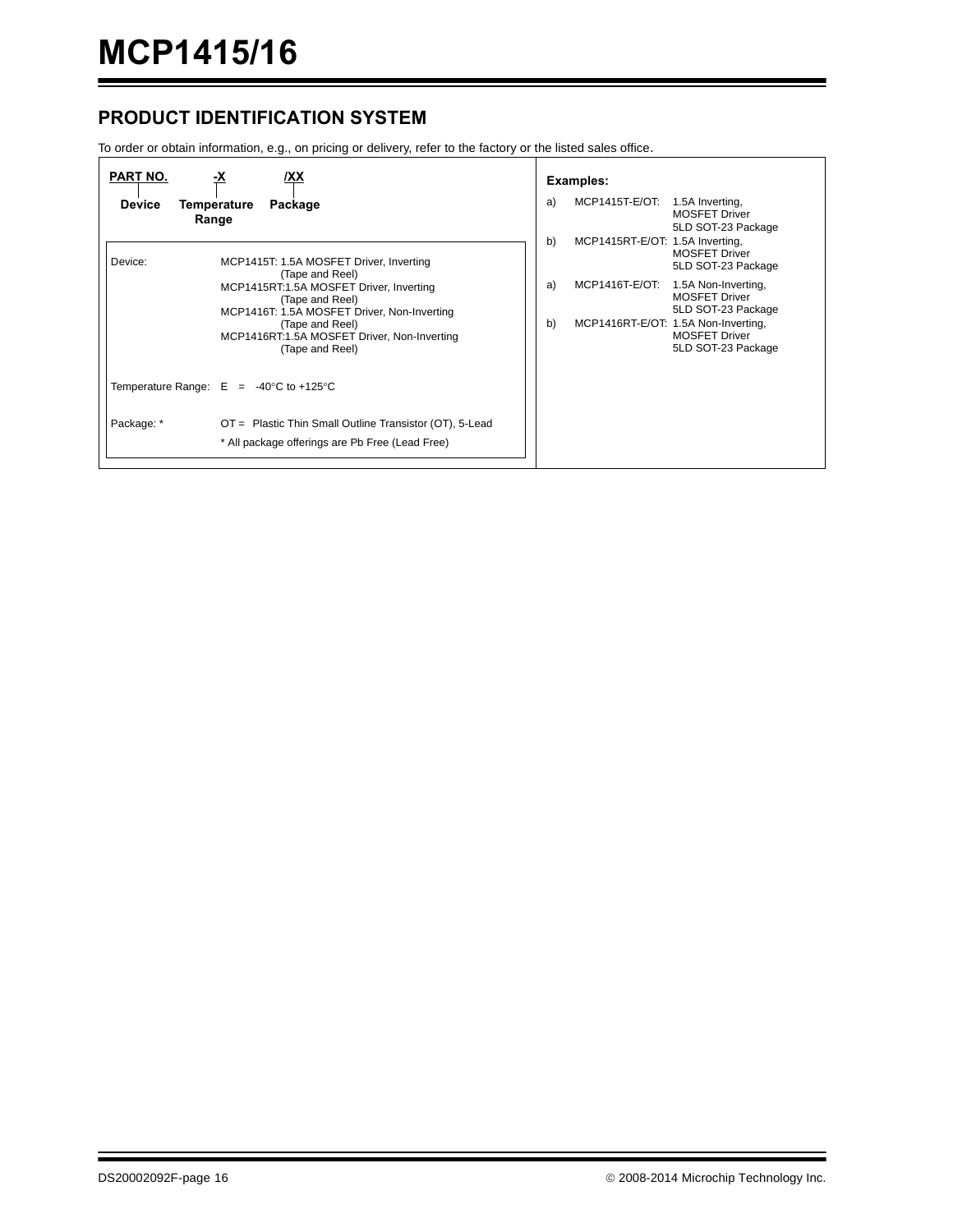#### **Note the following details of the code protection feature on Microchip devices:**

- Microchip products meet the specification contained in their particular Microchip Data Sheet.
- Microchip believes that its family of products is one of the most secure families of its kind on the market today, when used in the intended manner and under normal conditions.
- There are dishonest and possibly illegal methods used to breach the code protection feature. All of these methods, to our knowledge, require using the Microchip products in a manner outside the operating specifications contained in Microchip's Data Sheets. Most likely, the person doing so is engaged in theft of intellectual property.
- Microchip is willing to work with the customer who is concerned about the integrity of their code.
- Neither Microchip nor any other semiconductor manufacturer can guarantee the security of their code. Code protection does not mean that we are guaranteeing the product as "unbreakable."

Code protection is constantly evolving. We at Microchip are committed to continuously improving the code protection features of our products. Attempts to break Microchip's code protection feature may be a violation of the Digital Millennium Copyright Act. If such acts allow unauthorized access to your software or other copyrighted work, you may have a right to sue for relief under that Act.

Information contained in this publication regarding device applications and the like is provided only for your convenience and may be superseded by updates. It is your responsibility to ensure that your application meets with your specifications. MICROCHIP MAKES NO REPRESENTATIONS OR WARRANTIES OF ANY KIND WHETHER EXPRESS OR IMPLIED, WRITTEN OR ORAL, STATUTORY OR OTHERWISE, RELATED TO THE INFORMATION, INCLUDING BUT NOT LIMITED TO ITS CONDITION, QUALITY, PERFORMANCE, MERCHANTABILITY OR FITNESS FOR PURPOSE**.** Microchip disclaims all liability arising from this information and its use. Use of Microchip devices in life support and/or safety applications is entirely at the buyer's risk, and the buyer agrees to defend, indemnify and hold harmless Microchip from any and all damages, claims, suits, or expenses resulting from such use. No licenses are conveyed, implicitly or otherwise, under any Microchip intellectual property rights.

### **QUALITY MANAGEMENT SYSTEM CERTIFIED BY DNV**   $=$  **ISO/TS 16949** $=$

#### **Trademarks**

The Microchip name and logo, the Microchip logo, dsPIC, FlashFlex, flexPWR, JukeBlox, KEELOQ, KEELOQ logo, Kleer, LANCheck, MediaLB, MOST, MOST logo, MPLAB, OptoLyzer, PIC, PICSTART, PIC32 logo, RightTouch, SpyNIC, SST, SST Logo, SuperFlash and UNI/O are registered trademarks of Microchip Technology Incorporated in the U.S.A. and other countries.

The Embedded Control Solutions Company and mTouch are registered trademarks of Microchip Technology Incorporated in the U.S.A.

Analog-for-the-Digital Age, BodyCom, chipKIT, chipKIT logo, CodeGuard, dsPICDEM, dsPICDEM.net, ECAN, In-Circuit Serial Programming, ICSP, Inter-Chip Connectivity, KleerNet, KleerNet logo, MiWi, MPASM, MPF, MPLAB Certified logo, MPLIB, MPLINK, MultiTRAK, NetDetach, Omniscient Code Generation, PICDEM, PICDEM.net, PICkit, PICtail, RightTouch logo, REAL ICE, SQI, Serial Quad I/O, Total Endurance, TSHARC, USBCheck, VariSense, ViewSpan, WiperLock, Wireless DNA, and ZENA are trademarks of Microchip Technology Incorporated in the U.S.A. and other countries.

SQTP is a service mark of Microchip Technology Incorporated in the U.S.A.

Silicon Storage Technology is a registered trademark of Microchip Technology Inc. in other countries.

GestIC is a registered trademarks of Microchip Technology Germany II GmbH & Co. KG, a subsidiary of Microchip Technology Inc., in other countries.

All other trademarks mentioned herein are property of their respective companies.

© 2008-2014, Microchip Technology Incorporated, Printed in the U.S.A., All Rights Reserved.

ISBN: 978-1-63276-424-9

*Microchip received ISO/TS-16949:2009 certification for its worldwide headquarters, design and wafer fabrication facilities in Chandler and Tempe, Arizona; Gresham, Oregon and design centers in California and India. The Company's quality system processes and procedures are for its PIC® MCUs and dsPIC® DSCs, KEELOQ® code hopping devices, Serial EEPROMs, microperipherals, nonvolatile memory and analog products. In addition, Microchip's quality system for the design and manufacture of development systems is ISO 9001:2000 certified.*